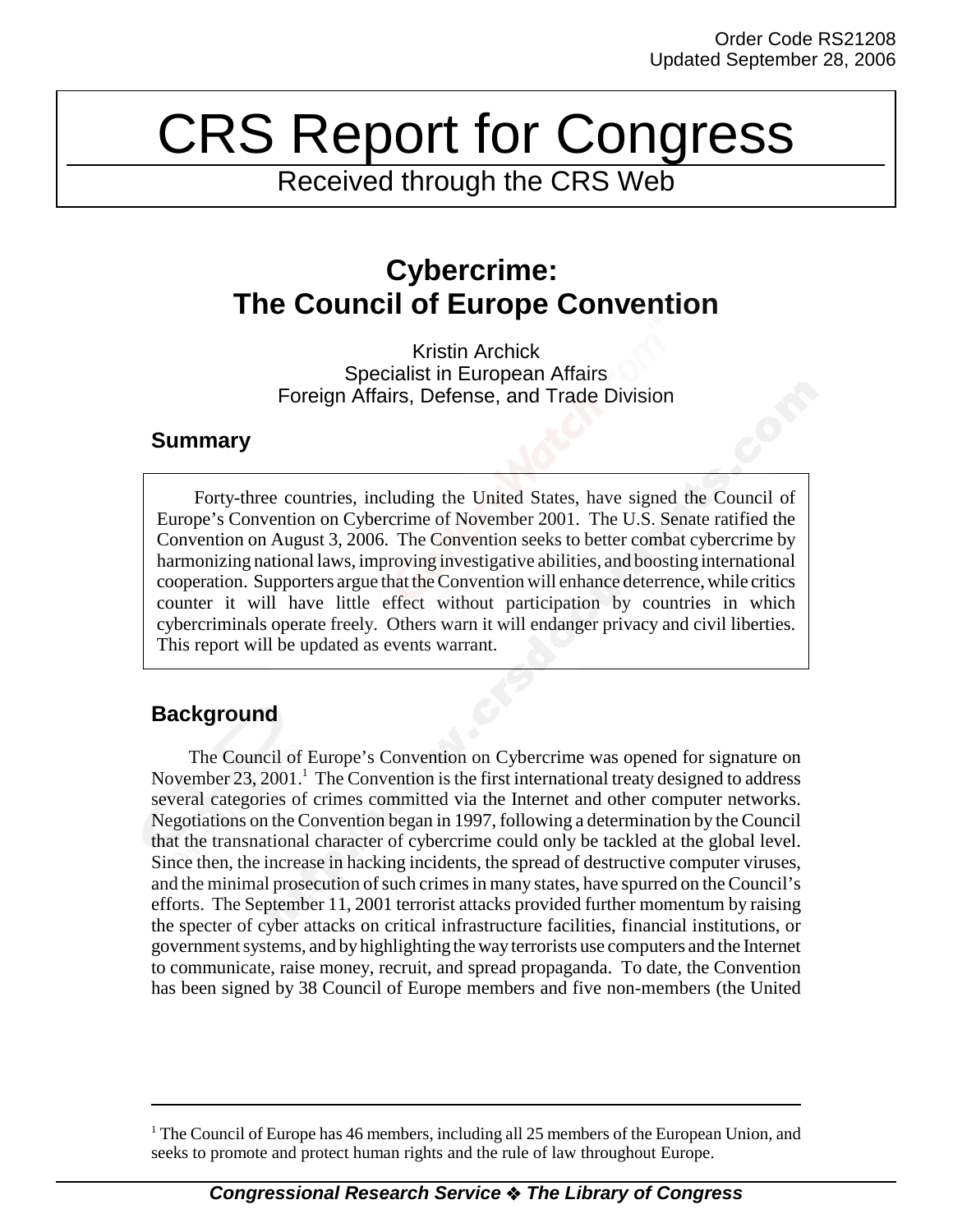States, Canada, Japan, Montenegro, and South Africa) that also participated in the negotiations.2

The Convention's main goal is to establish a "common criminal policy" to better combat computer-related crimes worldwide through harmonizing national legislation, enhancing law enforcement and judicial capabilities, and improving international cooperation. To these ends, the Convention requires signatories to

- ! *Define criminal offenses and sanctions under their domestic laws for four categories of computer-related crimes:* fraud and forgery, child pornography, copyright infringements, and security breaches such as hacking, illegal data interception, and system interferences that compromise network integrity and availability. Signatories must also enact laws establishing jurisdiction over such offenses committed on their territories, registered ships or aircraft, or by their nationals abroad.
- ! *Establish domestic procedures for detecting, investigating, and prosecuting computer crimes, and collecting electronic evidence of any criminal offense.* Such procedures include the expedited preservation of computer-stored data and electronic communications ("traffic" data), system search and seizure, and real-time interception of data. Parties to the Convention must guarantee the conditions and safeguards necessary to protect human rights and the principle of proportionality.
- ! *Establish a rapid and effective system for international cooperation.* The Convention deems cybercrimes to be extraditable offenses, and permits law enforcement authorities in one country to collect computer-based evidence for those in another. It also calls for establishing a 24-hour, seven-days-a-week contact network to provide immediate assistance with cross-border investigations.

#### **Current Status**

President George W. Bush transmitted the Convention to the Senate for U.S. ratification on November 17, 2003 (Treaty 108-11). The Senate's Committee on Foreign Relations held a hearing on the Convention on June  $17, 2004$ .<sup>3</sup> On July 26, 2005, the committee ordered the Convention favorably reported by voice vote, with the recommendation that the Senate give its advice and consent to its ratification, subject to several reservations and declarations. The Committee published a report on the

<sup>&</sup>lt;sup>2</sup> The 38 Council of Europe member state signatories are Albania, Armenia, Austria, Belgium, Bosnia-Herzegovina, Bulgaria, Croatia, Cyprus, Czech Republic, Denmark, Estonia, Finland, France, Germany, Greece, Hungary, Iceland, Ireland, Italy, Latvia, Lithuania, Luxembourg, Malta, Moldova, Netherlands, Norway, Poland, Portugal, Romania, Serbia, Slovakia, Slovenia, Spain, Sweden, Switzerland, the Former Yugoslav Republic of Macedonia, Ukraine, and the United Kingdom.

<sup>&</sup>lt;sup>3</sup> See Senate Committee on Foreign Relations, "Law Enforcement Treaties,"  $108<sup>th</sup>$  Congress,  $2<sup>nd</sup>$ Session, June 17, 2004.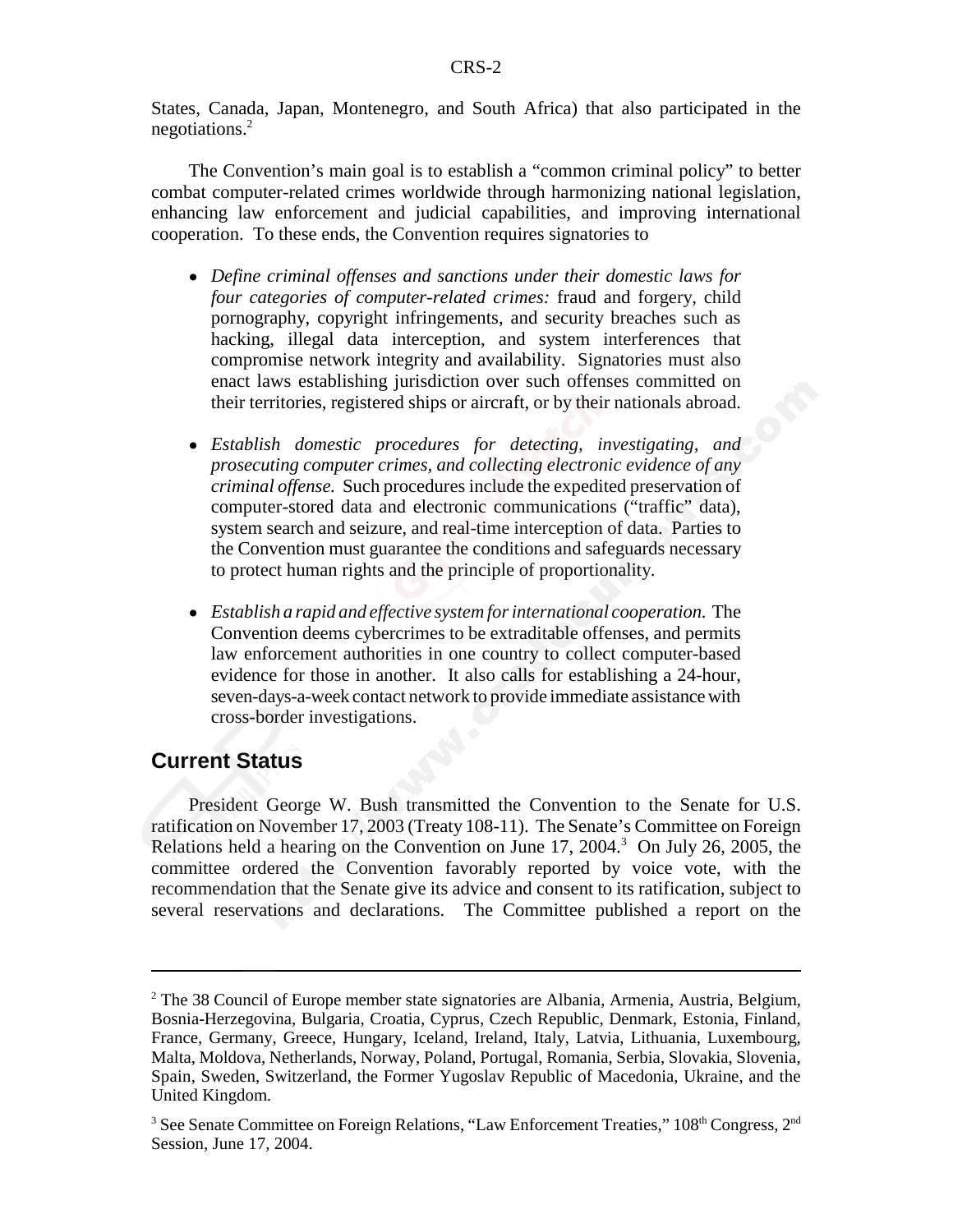Convention on November 8, 2005.<sup>4</sup> The Senate ratified the Convention by division vote on August 3, 2006. The Convention will enter into force for the United States approximately three months after the instrument of ratification is deposited with the Council of Europe. In addition to the United States, 15 other states have ratified the Convention to date.

The United States has not signed an additional "hate speech" protocol to the Convention, and the Bush Administration stresses that it will not do so because it views the protocol as conflicting with freedom of speech rights. This additional protocol, approved in November 2002, defines racist or xenophobic acts committed through computer networks as criminal offenses and prohibits distributing racist material via the Internet; the protocol was opened for signature in January 2003. The original draft of the Convention text contained language, supported by several European countries, criminalizing racist websites, but this provision was dropped when the United States resisted. As a result, negotiators agreed to address computer-related hate speech in a separate protocol, which the United States and others could choose not to sign. To date, 29 members of the Council plus Canada and Montenegro have signed the Protocol, and seven signatories have ratified it; the Protocol entered into force on March 1, 2006.

#### **Possible Benefits and Risks**

Convention supporters argue that it represents a significant step forward in tackling cybercrime because it commits signatories to prosecute computer-related crimes vigorously — which many countries fail to do currently. Council of Europe officials say that the Convention will end cybercriminals' "feeling of impunity."5 They claim that by mandating sanctions and making cybercrimes extraditable offenses, the Convention will improve deterrence and reduce the number of countries in which criminals can avoid prosecution. Advocates also argue that the Convention's procedures for collecting evidence will assist law enforcement authorities in the fight against terrorism. In general, the information technology industry in the United States supports the Convention, viewing it as helping to raise international legal standards against cybercrime to those already in existence in the United States.<sup>6</sup>

Skeptics, however, point out that in order to serve as a deterrent, more states will have to sign the Convention and abide by its mandates. They note that states that participated in the Convention's negotiations are not the "problem countries" in which cyber criminals operate relatively freely. Hackers frequently route cyber attacks through portals in Yemen or North Korea, neither of which are part of the Convention. In addition, some analysts criticize the Convention for not permitting police authorities

<sup>&</sup>lt;sup>4</sup> See Senate Committee on Foreign Relations, "Council of Europe Convention on Cybercrime," Exec. Rept. 109-6,  $109<sup>th</sup> Congress$ ,  $1<sup>st</sup> Session$ , Nov. 8, 2005.

<sup>5</sup> "European Cybercrime Pact Aims to Set Global Benchmark," *Agence France Presse*, Nov. 22, 2001.

<sup>6</sup> Declan McCullagh, "Global Cybercrime Treaty Gets Senate Nod," Silicon.com, Aug. 7, 2006.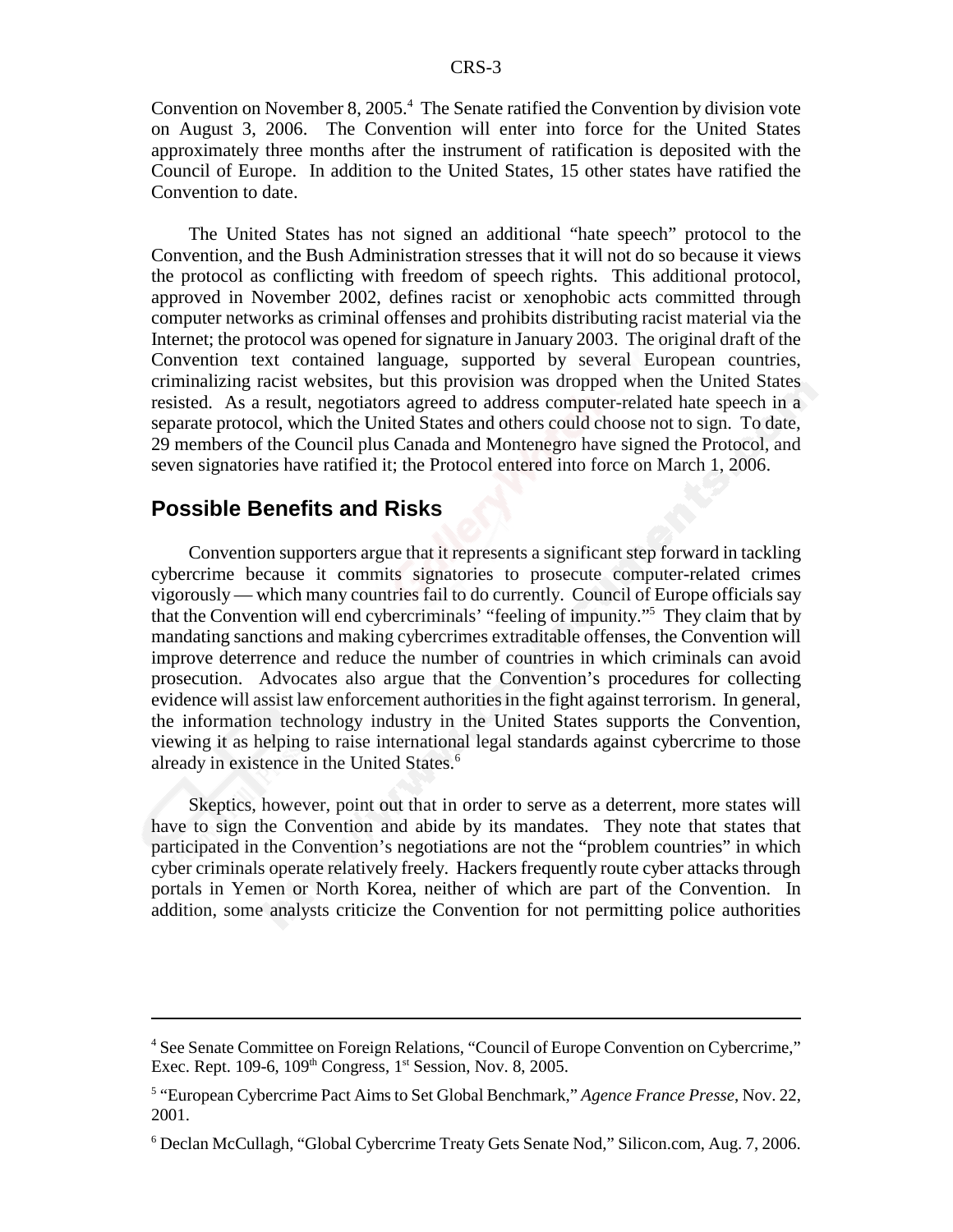direct cross-border access to computer data, which they argue creates an extra, timewasting step.<sup>7</sup>

The Convention has also come under fire from civil liberties groups concerned that it undermines individual privacy rights and expands surveillance powers too far. The American Civil Liberties Union claims that U.S. authorities will use the Convention to conduct surveillance and searches that would not be permitted under current U.S. law. Others fear that the Convention lacks a dual criminality provision, making it possible for foreign governments to request that the United States investigate crimes not considered offenses under U.S. law; the U.S. Justice Department counters that it may deny any assistance to a foreign government that contravenes U.S. sovereignty, security, or other interests.<sup>8</sup> European critics also worry that the Convention allows the transfer of personal data to countries outside Europe, such as the United States, that they believe have less protective laws regarding the use of such information. Council of Europe officials dismiss such fears, arguing that the Convention provides adequate civil liberty safeguards and limits information transfers to specific criminal investigations. Meanwhile, some business and consumer groups are concerned that the Convention's provisions could increase costs to service providers, impede the development of security technologies and sale of encryption programs, and negatively affect consumer confidence in e-commerce.

### **U.S. Policy**

Both the Clinton and Bush Administrations worked closely with the Council of Europe on the Convention. U.S. officials believe that it "removes or minimizes the many procedural and jurisdictional obstacles that can delay or endanger international investigations and prosecutions of computer-related crimes."9 The Bush Administration was pleased with the Convention's data preservation approach, which requires the storage of specified data — relevant to a particular criminal investigation and already in a service provider's possession — for a limited period of time. It views this provision, currently lacking in many national laws, as key to improving the counter-terrorist capabilities of law enforcement officials worldwide.<sup>10</sup>

As noted above, the Bush Administration submitted the Convention to the Senate for ratification in November 2003, and the Senate ratified it on August 3, 2006. The United States will comply with the Convention based on existing U.S. federal law; no new implementing legislation will be required. Legal analysts say that U.S. negotiators

<sup>7</sup> William New, "Privacy agenda in 2002 has international flavor," *National Journal Technology Daily*, Jan. 23, 2002; "Under Antiterror Law, Government Can Use U.S. Standards to Nab Foreign Hackers," Associated Press, Nov. 21, 2001.

<sup>8</sup> "Senate Ratifies Cybercrime Treaty," *Washington Internet Daily*, Aug. 7, 2006.

<sup>&</sup>lt;sup>9</sup> U.S. Department of Justice, "Frequently Asked Questions About the Council of Europe Convention on Cybercrime" [http://www.usdoj.gov/criminal/cybercrime/coefaqs.html].

<sup>10</sup> The United States draws a distinction between *data preservation* and *data retention*. The latter requires service providers to routinely collect and keep all or a large portion of traffic. The United States largely opposes broad data retention regimes, but views preservation as striking a good balance between the needs of law enforcement, business interests, and privacy rights.